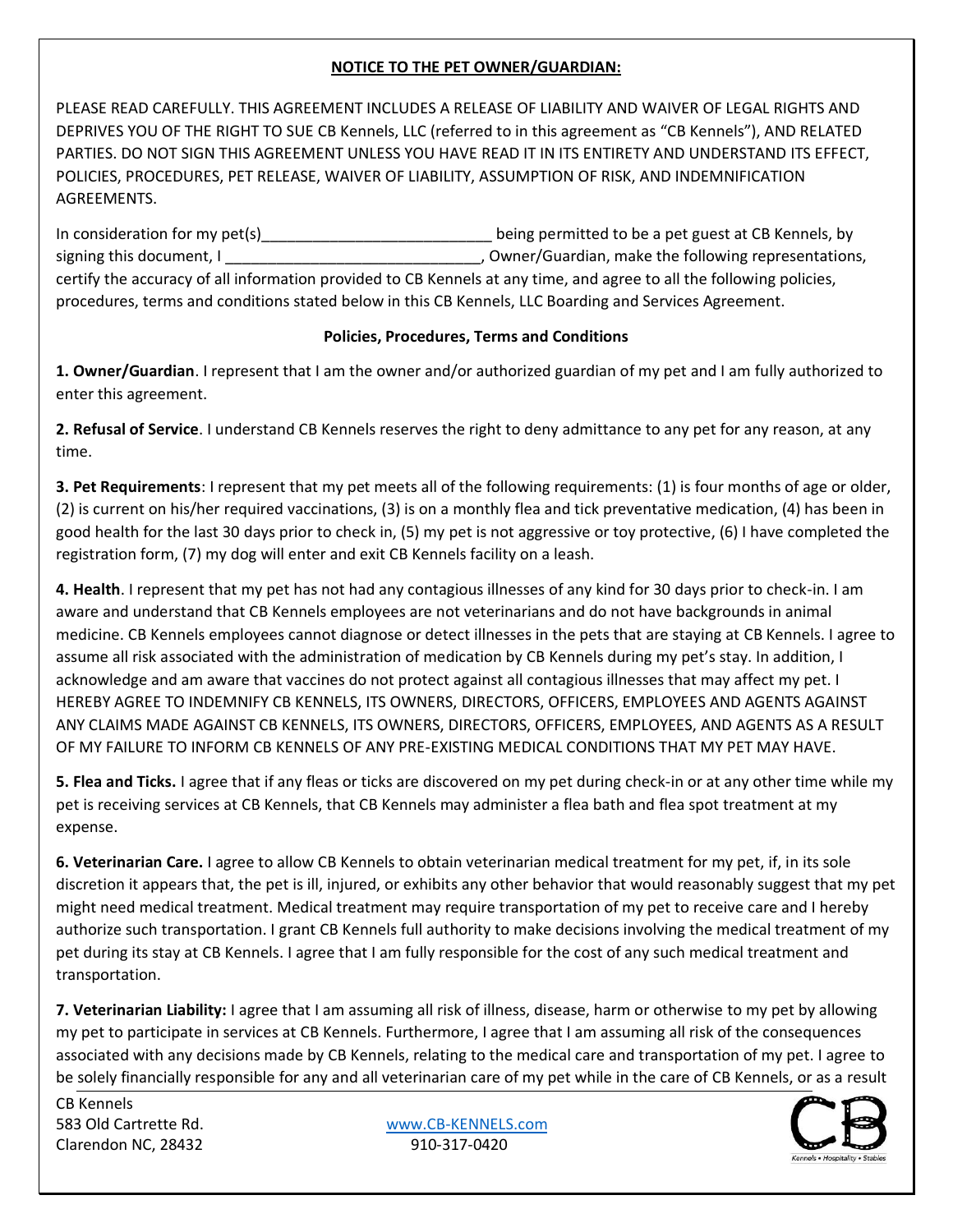from time spent at CB Kennels. IN ADDITION, I AGREE THAT IF MY PET IS INJURED BY ANOTHER PET, I HEREBY RELEASE CB KENNELS, ITS OWNERS, EMPLOYEES, AND AGENTS FROM ALL LIABILTY AND FINANCIAL RESPONSIBILITY FOR SUCH INJURY. I FURTHER UNDERSTAND THAT IF MY PET BITES A HUMAN OR PET, THAT CB KENNELS MAY CONTACT THE APPROPRIATE AUTHORITIES.

**8. Transportation.** I agree that if my pet is transported to or from CB Kennels by CB Kennels, its employees or agents that I AGREE TO HOLD CB KENNELS, ITS OWNERS, DIRECTORS, OFFICERS, EMPLOYEES, OR AGENTS HARMLESS IN THE EVENT OF INJURY OR ACCIDENT DURING TRANSPORTATION.

**9. Dog Park**. I understand that CB Kennels is a cage-free facility utilizing playgroups where multiple dogs interact. I understand that dogs play with their mouth and paws, which can result in nicks and scratches on my pet. While CB Kennels provides reasonable care and supervision in the playgroups, I understand and agree that CB Kennels employees may not notice these nicks or scratches before my pet's departure and, therefore, I might not be notified.

**10. Aggressive Dogs.** I certify that my dog is not aggressive, and I understand that aggressive dogs are not permitted to participate in services at CB Kennels. If my dog acts aggressively or exhibits unacceptable behavior, he/she may be separated from the other dogs. I authorize CB Kennels to use squirt bottles, citronella spray, and in extreme cases, muzzles to control my pet for the protection of other pet guests and humans.

**11. Abandonment Notice.** I fully understand and agree that if my pet is not picked up by myself or an authorized representative within 14 calendar days after the day my pet is scheduled to depart, that my pet shall be deemed "abandoned" I understand if I abandon my pet at CB Kennels, CB Kennels, in its sole discretion, will try to re-home my pet, or relinquish my pet to a legal shelter of its choice. I FULLY UNDERSTAND AND AGREE THAT IF I ABANDON MY PET AT CB KENNELS, I MAY BE UNABLE TO RETRIEVE MY PET AND WILL HAVE NO RECOURSE AGAINST CB KENNELS. In addition, I understand that I will still be responsible for the unpaid charges incurred for my pet's stay.

**12. Photo and Video Release.** I agree to allow CB Kennels to use my pet's name and any images or videos taken while he/she is in the care of CB Kennels, in any form or format, for use, at any time, in any media, marketing, advertising, illustration, trade or promotional materials.

**13. Personal Property**. I agree that CB Kennels shall not be responsible or liable for any lost, stolen, or damaged personal property belonging either to my dog or me. I also understand and agree that my dog's collar will be removed during their stay to prevent injury. This includes flea collars.

**14. GPS Collars**. We strongly recommend that GPS collars are removed prior to entering the facility. Due to playing and exercising, GPS collars may fall off on the premises. CB Kennels is not liable for lost property, including GPS collars.

**15. Service Fees**. I agree to pay for all fees, services, and products with a credit card, cash, or check at the time of my pet's pickup from each visit at CB Kennels. I give express permission to CB Kennels to charge any of the credit card numbers provided on my Dog or Cat's Application for any unpaid fees, services, or products. I further agree to pay the cost of any check or debit charges returned or challenged for any reason.

**16. Reservations**. I understand that confirmed reservations are required for boarding services at CB Kennels. I understand there is a three (3) night minimum for all boarding reservations during any Peak/Holiday periods. There are some Peak/Holiday periods that only require a two (2) night minimum. For these dates, please contact the front desk. For longer stays, a deposit may be required. For extending stays, balance must be paid in full prior to extension.

CB Kennels Clarendon NC, 28432 910-317-0420

583 Old Cartrette Rd. [www.CB-KENNELS.com](http://www.cb-kennels.com/)

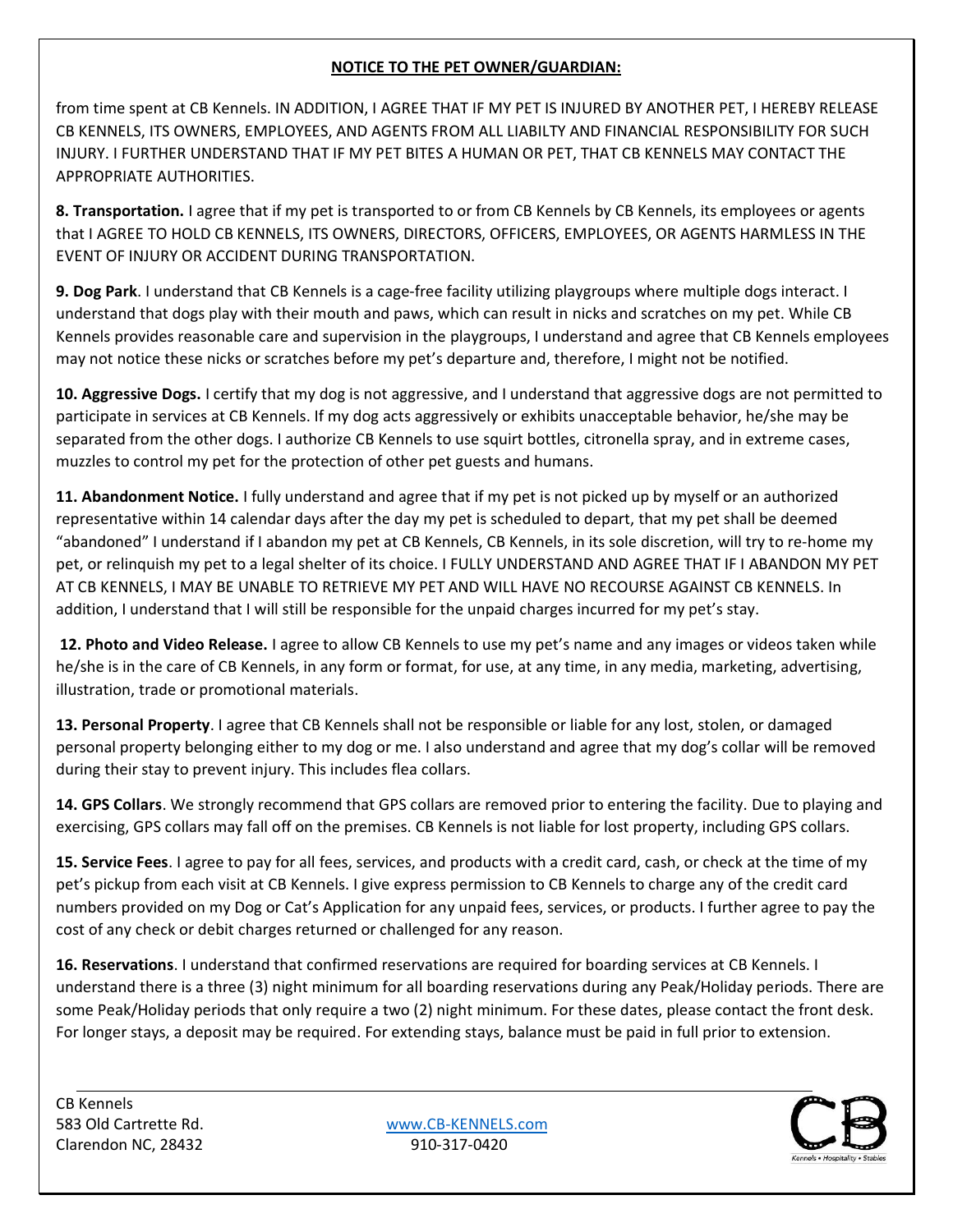**17. Cancellations.** Non-holiday/non- peak policy: I understand that all confirmed reservations for NON-HOLIDAY/NON-PEAK DAYS must be cancelled at least three (3) days prior to my pet's reserved arrival date. I further understand that a cancellation made within three (3) days of my pet's arrival date or a no-show will result in my credit card on file being charged \$50. Holiday/Peak day policy: I understand that all confirmed reservations for HOLIDAY/PEAK DAYS must be cancelled at least seven (7) days prior to my pet's reserved arrival date. I further understand that cancellation made within seven (7) days of my pet's reserved arrival date, or a no show, will result in a \$50 charge to my credit card on file.

**18. Rescheduling Boarding**: If a boarding visit is rescheduled, the original check in date will remain the reference point of any cancellation. If a boarding stay is then cancelled within our cancellation period of the original check in date, it will result in a cancellation fee.

**19. Check-in & Check-out Times**: Check-out time is 7:00 and 11:00 a.m. Check-In Time is between 4:00 and 6:30 p.m. Depending on availability an additional charge may be accrued.

**20. Early departure**: Regardless of reason, once a pet's stay has begun, I understand that I am responsible for payment of all days reserved, regardless of picking my pet up prior to the scheduled departure date.

**21. Duty to Disclose**. I represent that I have disclosed and shall continue to disclose, any and all medical conditions or any other conditions, including, but not limited to, personality concerns or behaviors that may affect, limit, or prevent my pet's ability to participate in services provided by CB Kennels. I understand that CB Kennels is relying on and will rely on those representations to provide a safe environment for both humans and animals.

**22. Controversy or Claim**. I agree that any controversy or claim arising out of, or relating to this contract, or breech thereof, or as the result of any claim or controversy including the alleged negligence by any party to this contract, shall be settled by arbitration in accordance with the rules of the American Arbitration Association. I further agree that judgment upon award rendered by an arbitrator may be entered in any Court having jurisdiction thereof and the arbitrator shall, as part of his award to the prevailing party, the cost of such arbitrations and reasonable attorney's fee of the prevailing party.

**23. WAIVER, RELEASE AND INDEMINFICATION**. I RELEASE, WAIVE, DISCHARGE, INDEMNIFY AND AGREE TO HOLD CB KENNELS, ITS OWNERS, DIRECTORS, OFFICERS, EMPLOYEES AND AGENTS HARMLESS FOR ANY AND ALL MANNER OF DAMAGES, INJURY, CLAIMS, LOSS, LIABILTIES, COSTS OR EXPENSES, ATTORNEY'S FEES, CAUSES OF ACTION OR SUIT, WHATSOEVER IN LAW OR EQUITY, ARISING OUT OF OR RELATED TO THE SERVICES PROVIDED BY CB KENNELS, ITS OWNERS, DIRECTORS, OFFICERS, EMPLOYEES OR AGENTS INCLUDING WITHOUT LIMITATION: (1) ANY INACCURACY IN ANY STATEMENT MADE BY MYSELF OR INFORMATION PROVIDED BY ME TO CB KENNELS, (2) MY PET, INCLUDING BUT NOT LIMITED TO DISTRUCTION OF PROPERTY, DOG BITES, INJURY, AND TRANSMISSION OF DISEASE, AND (3) ANY ACTION BY MYSELF THAT IS IN BREACH OF THE TERMS OF THIS AGREEMENT.

**24. Sole Agreement.** This writing represents the sole agreement between CB Kennels and the Owner/Guardian.

**25. Affirmation**. Each time I bring my pet into CB Kennels, I am re-affirming the terms of this agreement, including updated claims, and the truthfulness and accuracy of all the statements I have made in this agreement.

I HAVE READ AND FULLY UNDERSTAND THE TERMS OF THIS AGREEMENT AND

UNDERSTAND THAT I WILL GIVE UP SUBSTANTIAL RIGHTS BY SIGNING IT. I HAVE

SIGNED THIS AGREEMENT FREELY AND VOLUNTARILY WITHOUT ANY

CB Kennels Clarendon NC, 28432 910-317-0420

583 Old Cartrette Rd. [www.CB-KENNELS.com](http://www.cb-kennels.com/)